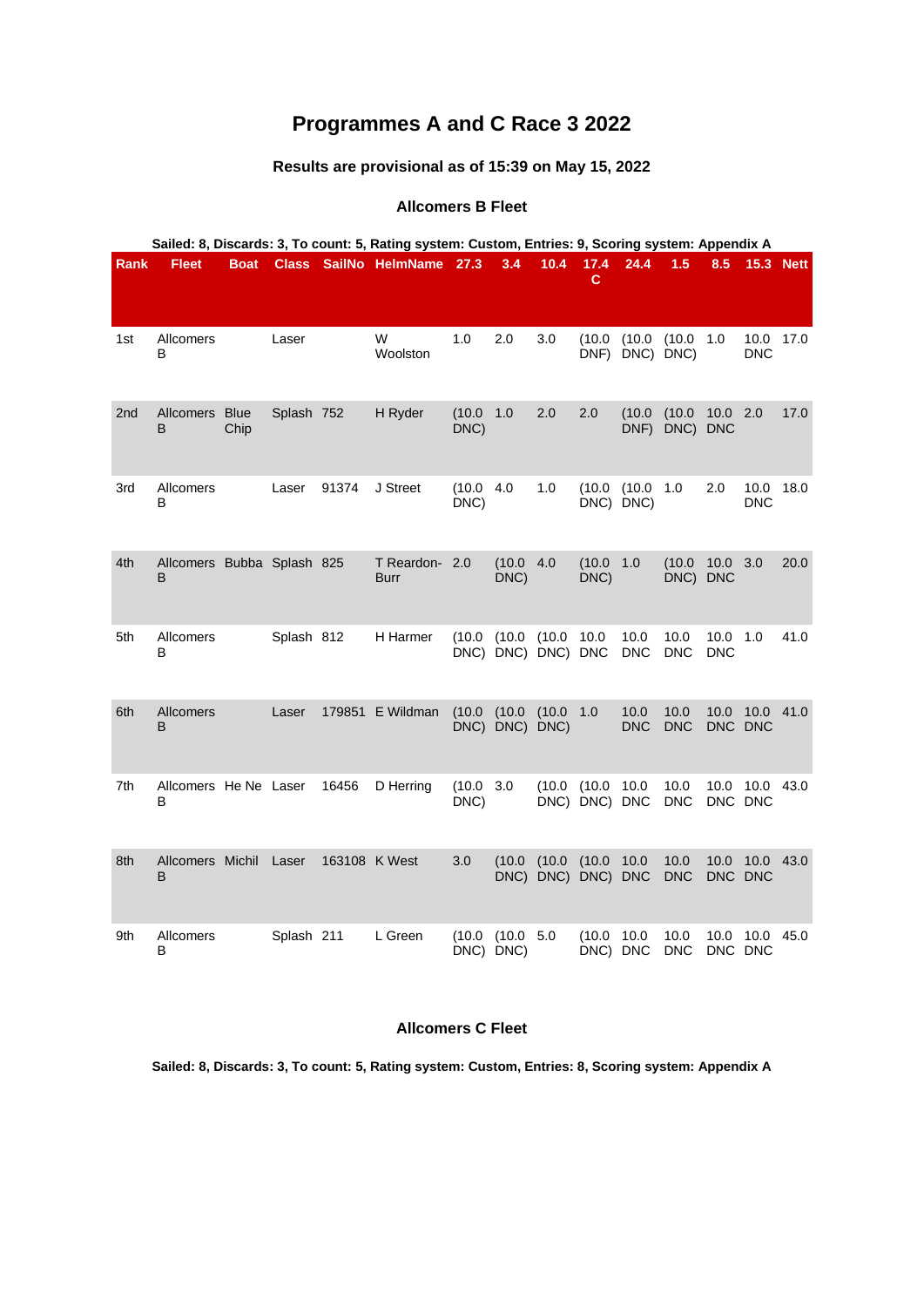| <b>Rank</b> | <b>Fleet</b>   | <b>Boat</b> | <b>Class</b> | <b>SailNo</b> | <b>HelmName</b>        | 27.3          | 3.4                | 10.4               | 17.4<br>c              | 24.4               | 1.5               | 8.5 | 15.3              | <b>Nett</b> |
|-------------|----------------|-------------|--------------|---------------|------------------------|---------------|--------------------|--------------------|------------------------|--------------------|-------------------|-----|-------------------|-------------|
|             |                |             |              |               |                        |               |                    |                    |                        |                    |                   |     |                   |             |
| 1st         | Allcomers<br>C |             |              |               | Topper 25428 A Gittins | (9.0)<br>DNC) | (9.0)<br>DNC) DNC) | (9.0)              | 1.0                    | 2.0                | 2.0               | 1.0 | 1.0               | 7.0         |
| 2nd         | Allcomers<br>C |             |              | Topper 29603  | H Harmer               | 1.0           | (9.0)<br>DNC)      | 2.0                | 5.0                    | 3.0                | (9.0)<br>DNC)     | 4.0 | (9.0)<br>DNC)     | 15.0        |
| 3rd         | Allcomers<br>С |             |              | Topper 43695  | J Richardson           | (9.0)<br>DNC) | (9.0)<br>DNC)      | (9.0)<br>DNC)      | 2.0                    | 1.0                | 1.0               | 3.0 | 9.0<br><b>DNC</b> | 16.0        |
| 4th         | Allcomers<br>C |             | Topper 8357  |               | L Herring              | (9.0)<br>DNC) | 1.0                | 1.0                | (9.0)                  | (9.0)<br>DNC) DNC) | 9.0<br><b>DNC</b> | 2.0 | 9.0<br><b>DNC</b> | 22.0        |
| 5th         | Allcomers<br>C |             |              | Topper 31730  | J Herring              | (9.0)<br>DNC) | (9.0)<br>DNC)      | (9.0)<br>DNC)      | 9.0<br><b>DNC</b>      | 9.0<br><b>DNC</b>  | 9.0<br><b>DNC</b> | 5.0 | 2.0               | 34.0        |
| 6th         | Allcomers<br>C |             | Topper 20707 |               | O<br>Childerhouse DNC) | (9.0)         | 2.0                | (9.0)              | (9.0)<br>DNC) DNC) DNC | 9.0                | 9.0<br><b>DNC</b> | 9.0 | 9.0<br>DNC DNC    | 38.0        |
| 7th         | Allcomers<br>C |             |              | Topper 42507  | E Middleton            | (9.0)<br>DNC) | (9.0)              | (9.0)<br>DNC) DNC) | 3.0                    | 9.0<br><b>DNC</b>  | 9.0<br><b>DNC</b> | 9.0 | 9.0<br>DNC DNC    | 39.0        |
| 8th         | Allcomers<br>C |             | Topper 721   |               | <b>Z</b> Gittins       | (9.0)<br>DNC) | (9.0)              | (9.0)<br>DNC) DNC) | 4.0                    | 9.0<br><b>DNC</b>  | 9.0<br><b>DNC</b> | 9.0 | 9.0<br>DNC DNC    | 40.0        |

## **Alllcomers A Fleet**

|             |              |             | Sailed: 5, Discards: 1, To count: 4, Rating system: Custom, Entries: 1, Scoring system: Appendix A |                                             |  |  |  |  |
|-------------|--------------|-------------|----------------------------------------------------------------------------------------------------|---------------------------------------------|--|--|--|--|
| <b>Rank</b> | <b>Fleet</b> | <b>Boat</b> | <b>Class</b>                                                                                       | SailNo HelmName 27.3 10.4 1.5 8.5 15.3 Nett |  |  |  |  |
|             |              |             |                                                                                                    |                                             |  |  |  |  |
|             |              |             |                                                                                                    |                                             |  |  |  |  |
| 1st         |              |             | Allicomers A Blue Moon Allcomers A K                                                               | Q Stewart (1.0) 1.0 1.0 1.0 1.0 4.0         |  |  |  |  |

#### **Rebel Fleet**

**Sailed: 7, Discards: 2, To count: 5, Rating system: Custom, Entries: 5, Scoring system: Appendix A**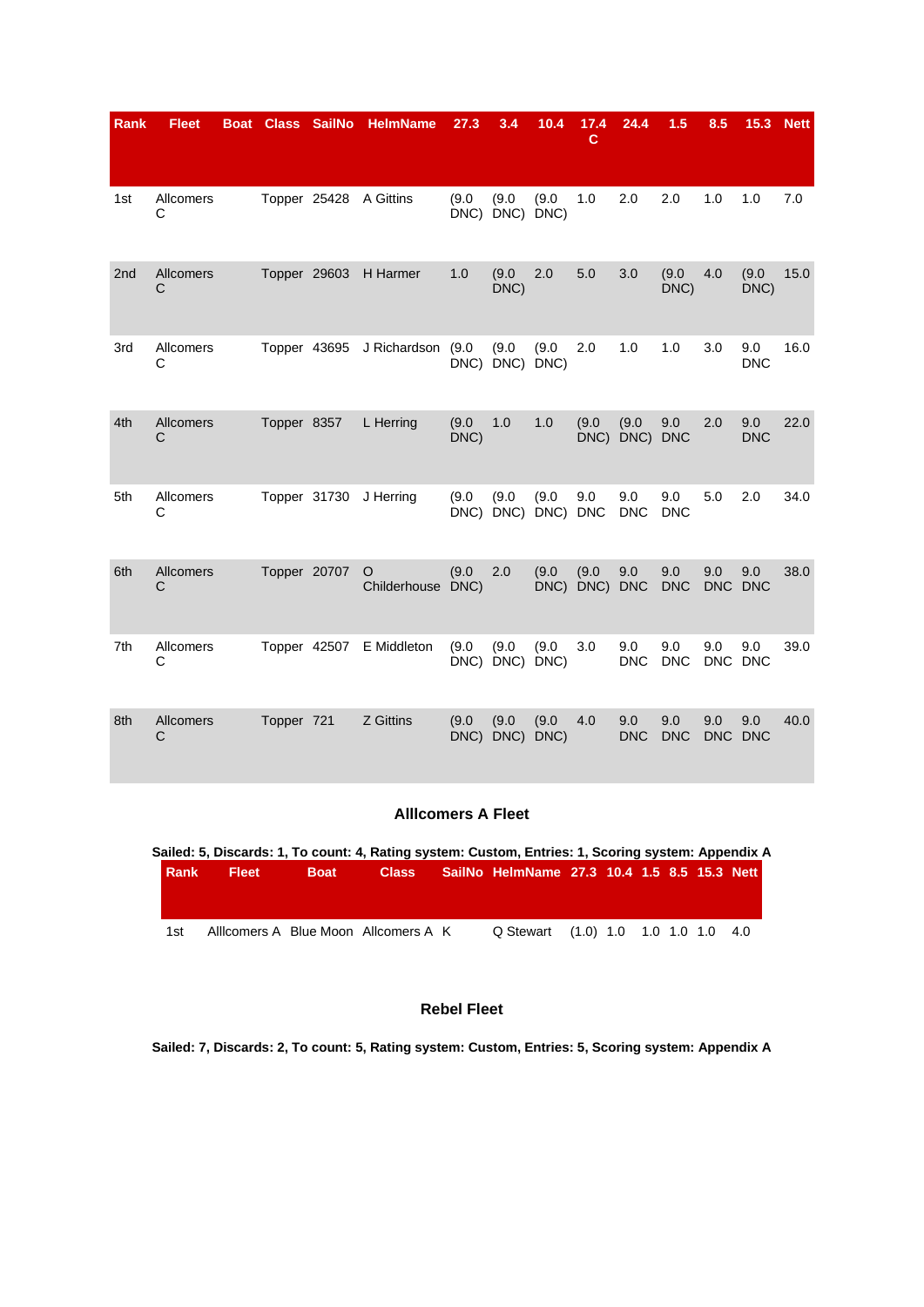|     | <b>Rank Fleet</b> | <b>Boat</b>     |           |                 | <b>Class SailNo HelmName</b> | 3.4           | 10.4          | 17.4<br>C         | 24.4              | 1.5               | 8.5               | 15.3              | <b>Nett</b> |
|-----|-------------------|-----------------|-----------|-----------------|------------------------------|---------------|---------------|-------------------|-------------------|-------------------|-------------------|-------------------|-------------|
| 1st | Rebel             | Rebel<br>Queen  | Rebel R12 |                 | K West                       | 2.0           | 1.0           | 1.0               | 1.0               | (6.0)<br>DNC)     | 2.0               | (3.0)             | 7.0         |
| 2nd | Rebel             | Rebel<br>Maid   | Rebel     | R <sub>4</sub>  | <b>K</b> Edwards             | 1.0           | (6.0)<br>DNC) | 2.0               | (6.0)<br>DNC)     | 1.0               | 1.0               | 6.0<br><b>DNC</b> | 11.0        |
| 3rd | Rebel             | Rebel<br>Rascal | Rebel     | R <sub>15</sub> | R Storey                     | (6.0)<br>DNC) | (6.0)<br>DNC) | 6.0<br><b>DNC</b> | 6.0<br><b>DNC</b> | 6.0<br><b>DNC</b> | 6.0<br><b>DNC</b> | 1.0               | 25.0        |
| 4th | Rebel             | Rebel H         | Rebel R14 |                 | J Barnham                    | (6.0)<br>DNC) | (6.0)<br>DNC) | 6.0<br><b>DNC</b> | 6.0<br><b>DNC</b> | 6.0<br><b>DNC</b> | 6.0<br><b>DNC</b> | 2.0               | 26.0        |
| 5th | Rebel             | Rebel<br>Jade   | Rebel     | R <sub>5</sub>  | A Barnes                     | (6.0)<br>DNC) | (6.0)<br>DNC) | 6.0<br><b>DNC</b> | 6.0<br><b>DNC</b> | 2.0               | 6.0<br><b>DNC</b> | 6.0<br><b>DNC</b> | 26.0        |

# **Reedling Fleet**

|                 |                 |                                   |               | Sailed: 5, Discards: 1, To count: 4, Rating system: Custom, Entries: 2, Scoring system: Appendix A |      |      |            |                   |             |
|-----------------|-----------------|-----------------------------------|---------------|----------------------------------------------------------------------------------------------------|------|------|------------|-------------------|-------------|
| Rank            | <b>Fleet</b>    | <b>Boat</b>                       |               | Class SailNo HelmName                                                                              | 27.3 | 10.4 | 17.4 C 8.5 | 15.3              | <b>Nett</b> |
|                 |                 |                                   |               |                                                                                                    |      |      |            |                   |             |
| 1st             | Reedling Osiris |                                   | Reedlling RK6 | R Pettit                                                                                           | 1.0  | 1.0  | 1.0        | 2.0 (3.0 DNC) 5.0 |             |
| 2 <sub>nd</sub> |                 | Reedling Cockatrice Reedlling RK3 |               | K Saunders (3.0 DNC) 3.0 DNC 2.0                                                                   |      |      |            | $1.0 \quad 1.0$   | 7.0         |

## **YBOD Fleet**

|                 | Sailed: 7, Discards: 2, To count: 5, Rating system: Custom, Entries: 3, Scoring system: Appendix A |                  |         |     |                              |               |               |                   |               |                   |                   |                   |             |  |  |
|-----------------|----------------------------------------------------------------------------------------------------|------------------|---------|-----|------------------------------|---------------|---------------|-------------------|---------------|-------------------|-------------------|-------------------|-------------|--|--|
|                 | <b>Rank Fleet</b>                                                                                  | <b>Boat</b>      |         |     | <b>Class SailNo HelmName</b> | 27.3          | 3.4           | 10.4              | 17.4 $C$      | 1.5               | 8.5               | 15.3              | <b>Nett</b> |  |  |
|                 |                                                                                                    |                  |         |     |                              |               |               |                   |               |                   |                   |                   |             |  |  |
| 1st             | YBOD                                                                                               | Rosy<br>Wave     | YBOD    | 120 | A Fields                     | 1.0           | 1.0           | (4.0<br>DNC)      | (4.0<br>DNC)  | 1.0               | 1.0               | 1.0               | 5.0         |  |  |
| 2 <sub>nd</sub> | <b>YBOD</b>                                                                                        | Silver<br>Cloud  | YBOD 74 |     | K<br>Saunders                | 2.0           | (4.0)<br>DNC) | 1.0               | (4.0)<br>DNC) | 4.0<br><b>DNC</b> | 4.0<br><b>DNC</b> | 4.0<br><b>DNC</b> | 15.0        |  |  |
| 3rd             | <b>YBOD</b>                                                                                        | Scarce<br>Copper | YBOD 30 |     | J Copping                    | (4.0)<br>DNC) | (4.0)<br>DNC) | 4.0<br><b>DNC</b> | 1.0           | 4.0<br><b>DNC</b> | 4.0<br><b>DNC</b> | 4.0<br><b>DNC</b> | 17.0        |  |  |